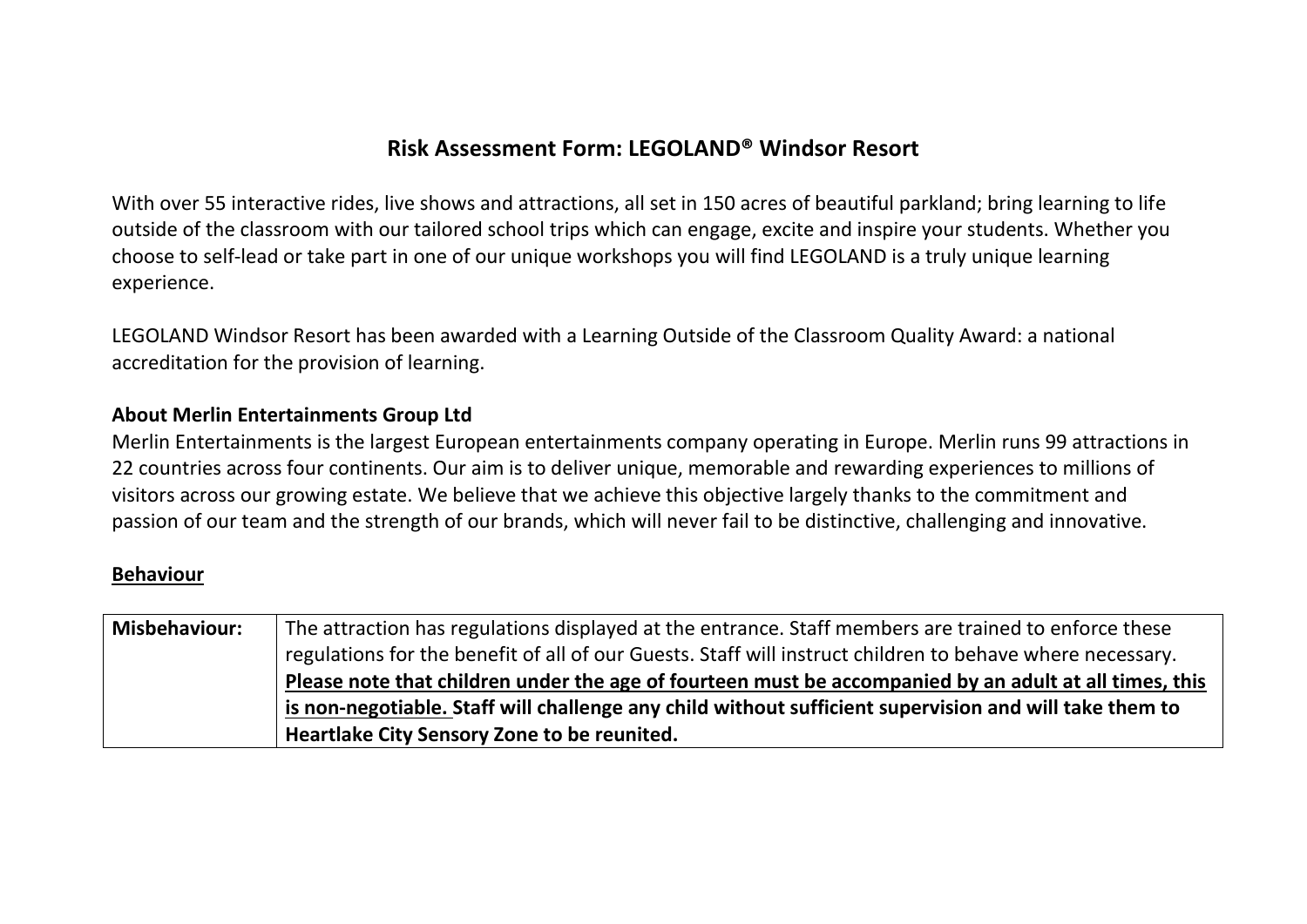## **Legal Requirements and Attraction Information**

| <b>Public Liability:</b>        | LEGOLAND is covered by Public Liability and the policy is with CHUBB Insurance                    |
|---------------------------------|---------------------------------------------------------------------------------------------------|
| <b>Local Enforcement</b>        | Royal Borough of Windsor and Maidenhead                                                           |
| Agency:                         |                                                                                                   |
| <b>Rides</b>                    | Fairground and Amusement Parks - Guidance on safe practices HSG 175                               |
| <b>Engineering/Maintenance:</b> |                                                                                                   |
| Food safety and hygiene:        | All food outlets operate in accordance with the Food Safety Act 1990. They are regularly          |
|                                 | inspected by the local Environmental Health Department                                            |
| <b>Attraction</b>               | All staff wear uniform or are easily identifiable from their LEGOLAND Windsor ID worn on          |
| <b>Staff/Identification:</b>    | lanyards around their neck. Full Standard Declaration Questionnaires are carried out on all staff |
|                                 | employed at the Attraction                                                                        |
| Security:                       | The attraction has a dedicated security team who are able to deal with minor security issues on   |
|                                 | site. The team are also trained to deal with any emergency situations that may arise.             |

# **Risk Assessment**

| <b>Vehicle traffic:</b>   | The attraction is closed to vehicular traffic movement whilst open to the public. There are designated                                                                                                    |
|---------------------------|-----------------------------------------------------------------------------------------------------------------------------------------------------------------------------------------------------------|
|                           | drop-off points for coaches at LEGOLAND in Coach Park C. There is no requirement for children to<br>cross any busy public roads although children will be required to cross internal park roads to access |
|                           | the admissions area and in the case of special occasions $-$ St. Leonards Mansion. Pedestrian<br>walkways are provided with all steps having alternative flat access.                                     |
| <b>Weather Protection</b> | There is not a great deal of cover in the Resort, please be prepared for rain at all times and wear                                                                                                       |
| / Sun safety:             | sensible flat footwear due to the undulation of the Resort and the need to brace on several of our                                                                                                        |
|                           | rides. There are shaded areas provided throughout the attraction for sunny weather.                                                                                                                       |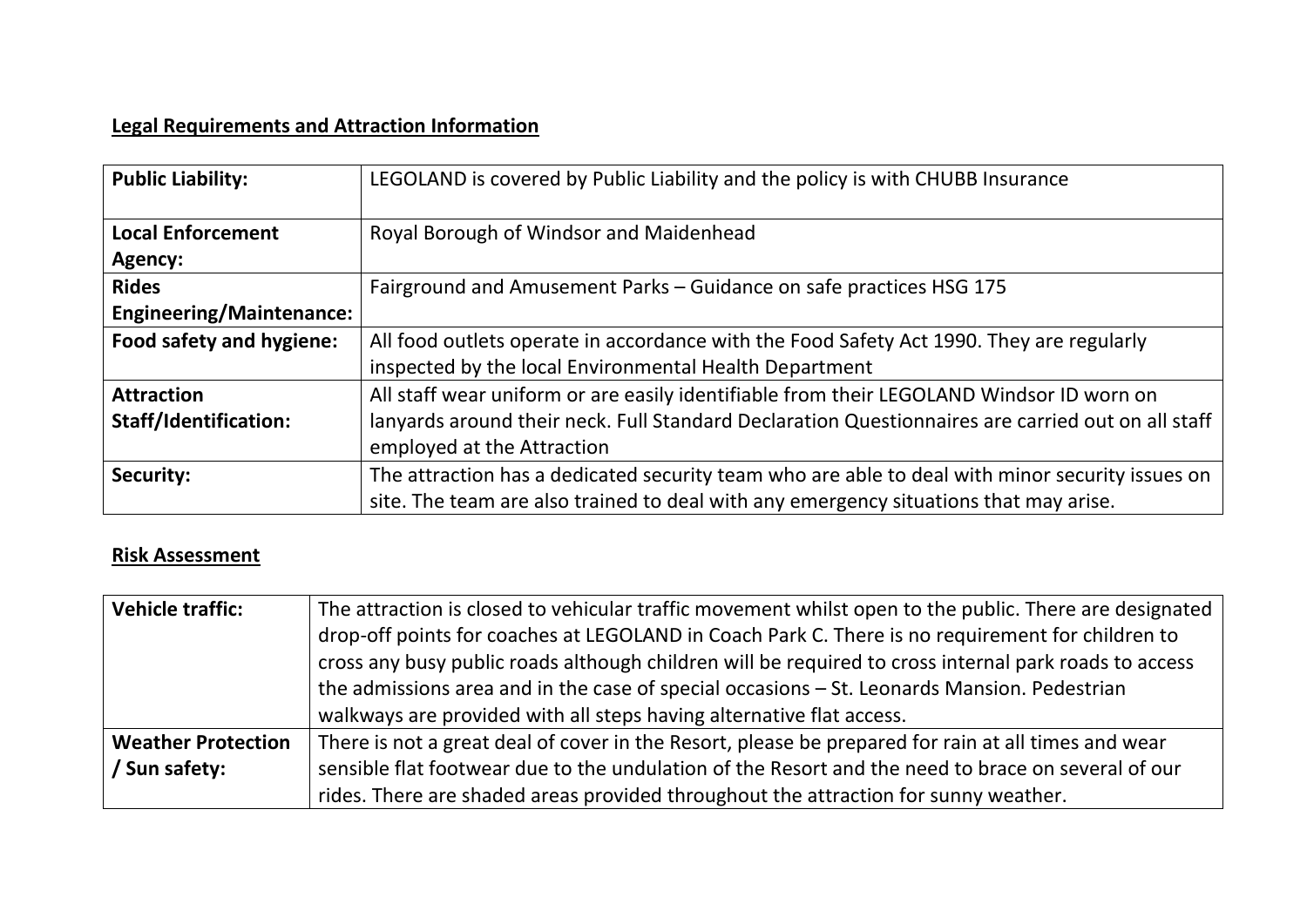| Water:                     | All public areas are fenced off to prevent access to water. Some rides at the attraction do expose                                                                                                                |
|----------------------------|-------------------------------------------------------------------------------------------------------------------------------------------------------------------------------------------------------------------|
|                            | children to water by riding in boats or pods such as Raft Racers, Pirate Falls, Viking River Splash and                                                                                                           |
|                            | S.Q.U.I.D Surfers. There is a water play area located in DUPLO Valley. All water used in the Resort is                                                                                                            |
|                            | either fresh from pipes or treated by chlorination.                                                                                                                                                               |
| Slips/Trips/Falls:         | The following should be noted:                                                                                                                                                                                    |
|                            | Wet flooring,                                                                                                                                                                                                     |
|                            | Steep slopes,                                                                                                                                                                                                     |
|                            | Steps and stairs,<br>$\bullet$                                                                                                                                                                                    |
|                            | Boarding and disembarking rides                                                                                                                                                                                   |
| <b>High Level Areas:</b>   | The Resort is situated on the side of a hill, Guests can see over the area before making their way                                                                                                                |
|                            | down to the bottom of the park. A Hill train can transport Guests from the top to the bottom or vice                                                                                                              |
|                            | versa. Handrails are provided where necessary. There are no steep slopes at the Resort. Due to the nature                                                                                                         |
|                            | of the Resort being situated on slight hills, scooters, roller skates and children's tricycles are not                                                                                                            |
|                            | permitted into the Resort. For their own safety we request that children wearing Wheel Heeled shoes<br>(Heeleys) do not activate the wheel part of the shoe and take due care and attention whilst in the Resort. |
| <b>Strobe Lighting:</b>    | The Dragon Coaster has a small amount of strobe lighting.                                                                                                                                                         |
|                            |                                                                                                                                                                                                                   |
| <b>Reduced Lighting</b>    | A few attractions feature reduced lighting. This information can be found on the signage at the entrance                                                                                                          |
|                            | to each ride.                                                                                                                                                                                                     |
| <b>Enclosed Spaces:</b>    | Some of the Rides & Attractions can be quite small in area and to some individuals these might feel                                                                                                               |
|                            | contained. However, no area can be defined as a confined space.                                                                                                                                                   |
| <b>Attraction Specific</b> | Whilst all our rides are maintained to the highest safety standards and our staff are trained to                                                                                                                  |
| <b>Risk:</b>               | operate them, we recommend that all safety notices displayed or on the Resort Guide are read                                                                                                                      |
|                            | before entering                                                                                                                                                                                                   |
| <b>Rides:</b>              | All safety instructions must be obeyed. Rides undergo rigorous testing every day by competent                                                                                                                     |
|                            | engineers in accordance with manufacturer guidelines. Beware of closing doors on fingers                                                                                                                          |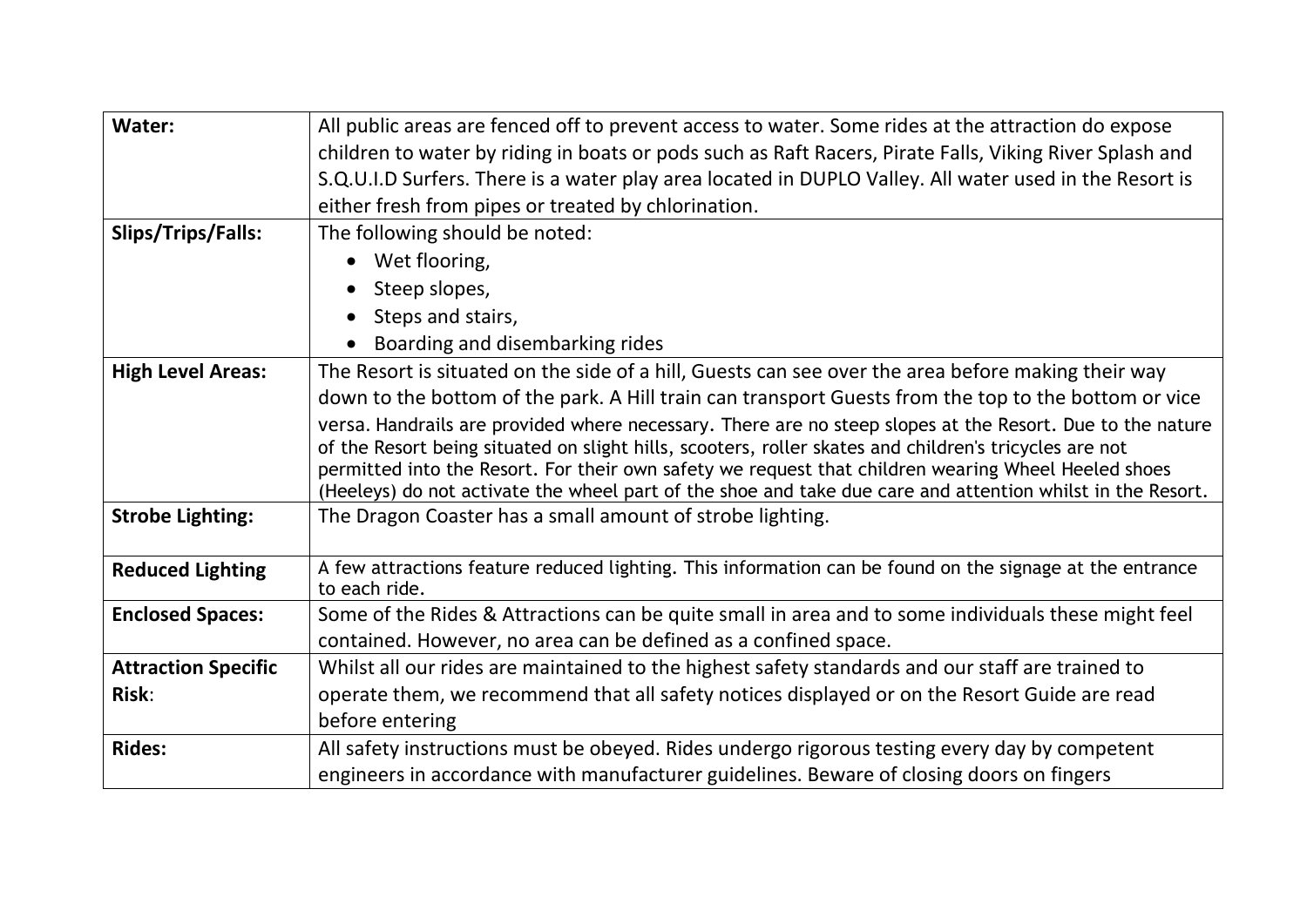| Play equipment: | There are a number of unsupervised play areas in the Resort, all equipment conforms to the current |
|-----------------|----------------------------------------------------------------------------------------------------|
|                 | British and European standards but supervision is required.                                        |

### **Attraction Arrangements**

| <b>Arrival</b>             | There are designated drop-off points for coaches at LEGOLAND in Coach Park C.                           |
|----------------------------|---------------------------------------------------------------------------------------------------------|
| <b>Arrangements</b>        |                                                                                                         |
| <b>Parking</b>             | There is ample car / coach parking facilities available.                                                |
| <b>First Aid:</b>          | The First-Aid facility is located in Heartlake City, qualified first aiders are always on hand to help. |
|                            | Should you need assistance, please make contact with any member of staff.                               |
| <b>Emergency Planning:</b> | LEGOLAND has a contingency plan in the event of an emergency. The emergency plan has been               |
|                            | developed in conjunction with the local emergency services, whom we have regular meetings               |
|                            | regarding emergency procedures and planning.                                                            |
| <b>Fire Safety:</b>        | In the event of an emergency please follow all displayed evacuation procedures and listen to            |
|                            | instruction from members of the LEGOLAND team.                                                          |
| <b>Wheelchair Access:</b>  | LEGOLAND has been designed with the needs of Guests with disabilities firmly in mind - the Resort is    |
|                            | more than 95% accessible to wheelchair users. The paths are level and suitable for wheelchairs,         |
|                            | however it can be steep in sections and may require additional assistance.                              |
| <b>Attraction</b>          | For a comprehensive guide to LEGOLAND for Guests with disabilities; please follow this link:            |
| <b>Wheelchair Access:</b>  | http://www.legoland.co.uk/Plan/Guests-With-Disabilities or pick up a guide at Guest Services.           |
| <b>Lost Children:</b>      | Lost Child wristbands are available from Ticket Collection and Guest Services on entrance; we           |
|                            | strongly recommend that all children in groups are given a contact number for our staff to use should   |
|                            | they become separated from the group for whatever reason. If a child is lost, they should make          |
|                            | contact with any member of staff who will take them to Heartlake City Sensory Zone or the Beginning     |
|                            | Guest Services as a reuniting point.                                                                    |
| Age/Height                 | For a comprehensive list of age and height restrictions on all of our rides and Attractions, please     |
| <b>Restrictions:</b>       | follow this link; https://www.legoland.co.uk/tickets-and-passes/school-bookings/plan-your-trip/         |